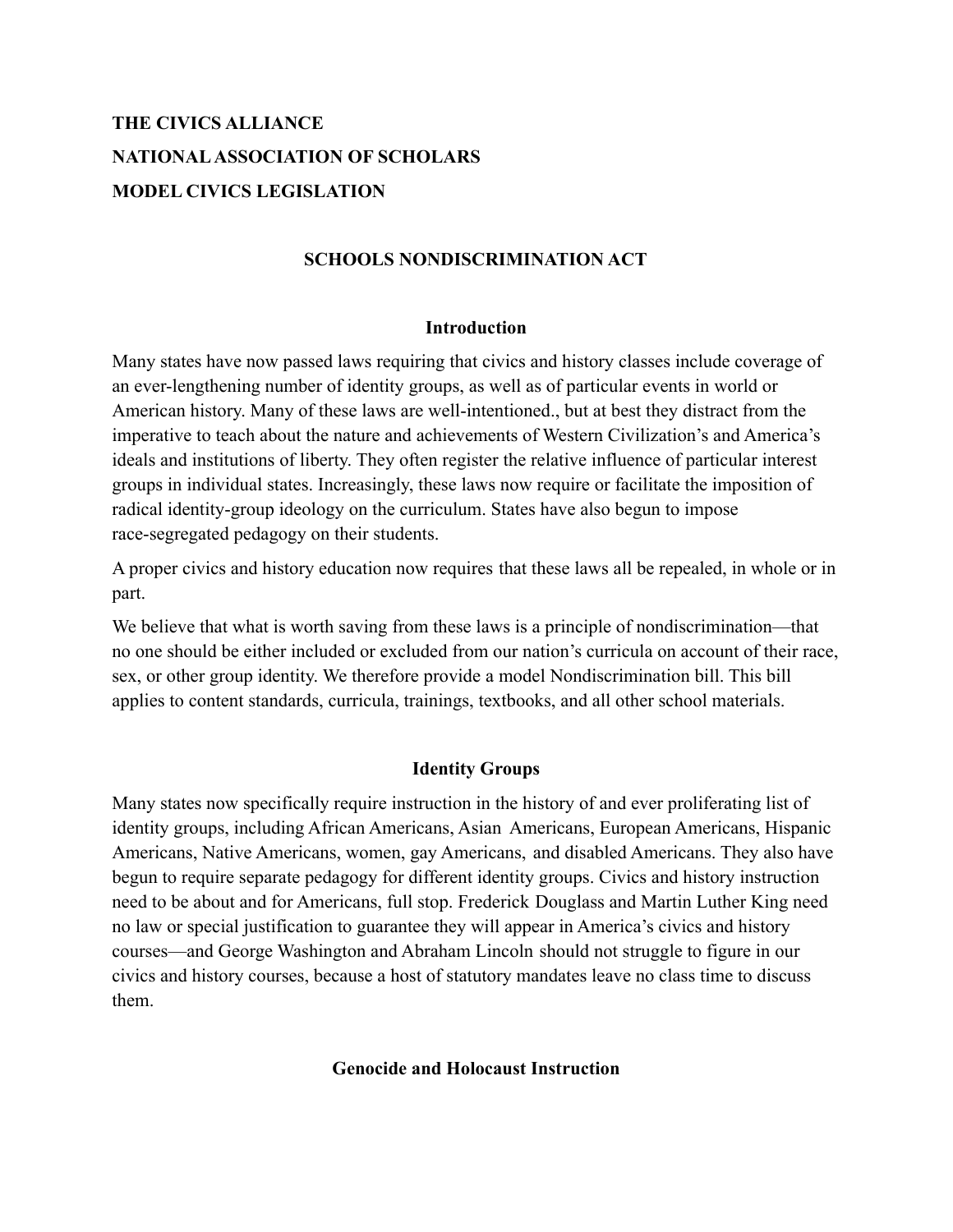We have the greatest sympathy for the intent behind laws that require instruction in genocide and the Holocaust. Unfortunately, these bills are now stalking horses for radical activism. These laws, and the curricula they authorize, increasingly define "genocide" to include "cultural genocide"—which includes any assimilatory policies encouraged by the United States. They also use these laws to promote teaching against "hate"—which translates to requiring radical propaganda in the schools on the grounds that Americans will commit genocide if they are not thoroughly indoctrinated by progressive activists. It is a particularly bitter irony that the desire to teach Americans about the Holocaust has resulted in propaganda to de-legitimize the state of Israel on the spurious grounds that it has committed a "genocide" against the Palestinians.

We trust that America's schools will teach the Holocaust without legislative prompting—as they will teach the Holodomor, the Rape of Nanking, China's Tibetan genocide, and the Rwandan genocide. They will teach them better when these laws are repealed, which will substitute radical activism for genuine instruction in the all too lengthy history of man's inhumanity to man.

# **Model Legislative Text**

## **SECTION A:**

(1) No person shall be included or excluded from a course of instruction because of that person's race, sex, or other group identity.

(2) No work shall be included or excluded from a course of instruction because of its creator's race, sex, or other group identity.

(3) No event shall be included or excluded from a course of instruction because it primarily concerned a particular group.

(4) When a school decides to include or exclude a particular person, work, or event in its course of instruction, it will make that decision by assessing the significance of the person, work, or event to America as a whole, and in particular to the development of America's ideals and institutions of liberty.

## **SECTION B:**

The provisions of Section A shall apply to content standards, curricula, trainings, textbooks, and all other school materials.

## **SECTION C:**

(1) If any provision of this chapter, or the application of any provision to any person or circumstance, is held to be invalid, the remainder of this chapter and the application of its provisions to any other person or circumstance shall not be affected thereby.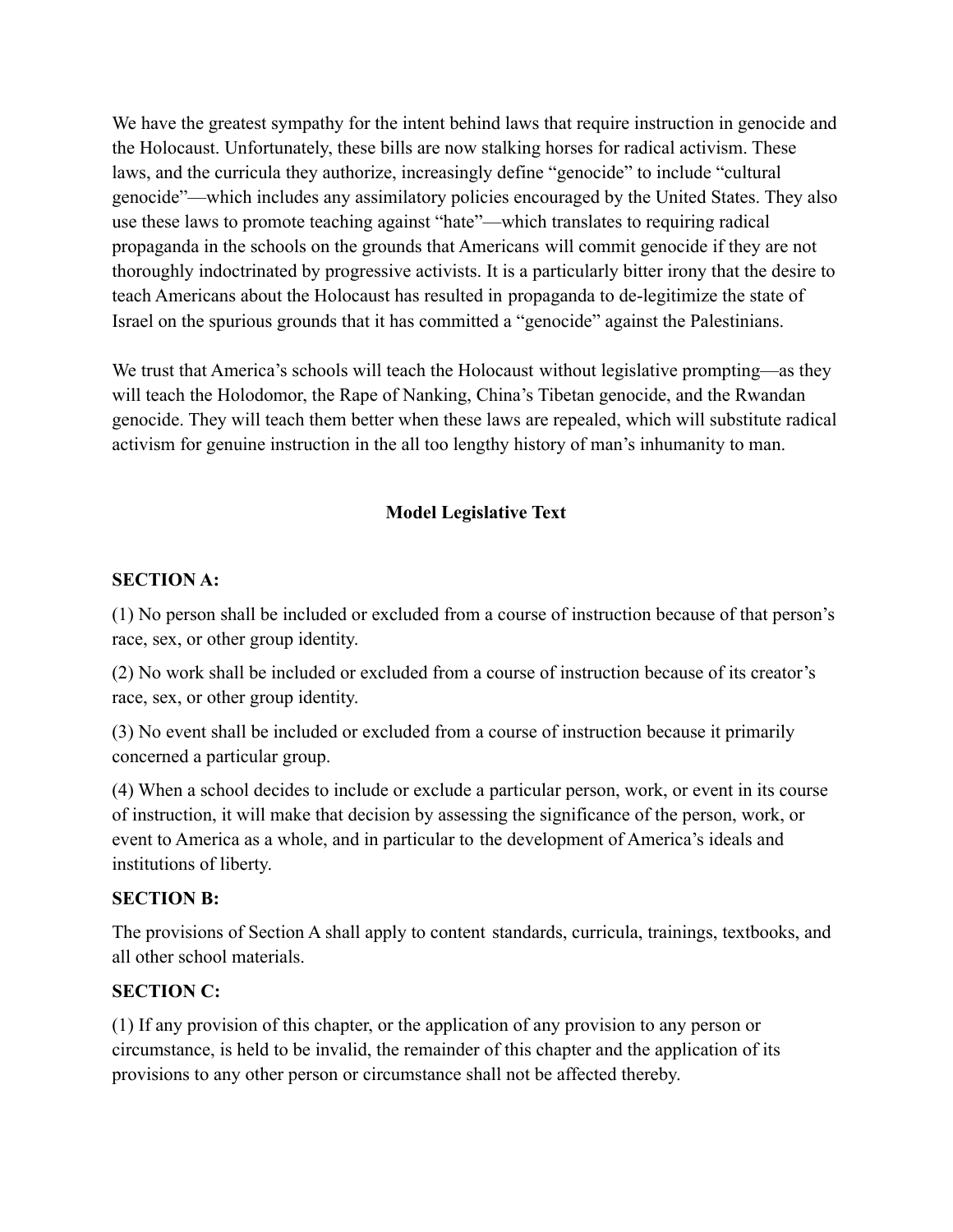#### **Existing State Statutes, Which Should Be Repealed in Whole or in Part**

#### **Identity Groups: Content Standards**

*History: Identity: Africa*

Illinois: [105 ILCS 5/27-20.4](https://www.ilga.gov/legislation/ilcs/fulltext.asp?DocName=010500050K27-20.4) [*Black History study*] Michigan: [MCL 380.1164b](http://www.legislature.mi.gov/(S(wq4pqgmxgng5tgk2ti4aj4xh))/mileg.aspx?page=getObject&objectName=mcl-380-1164b) [*African history; course content*]

*History: Identity: Asian American*

Colorado: [C.R.S. 22-1-104](https://legiscan.com/CO/text/SB067/id/2384645/Colorado-2021-SB067-Enrolled.pdf) [*Teaching of history, culture, and civil government*]; [C.R.S.](https://leg.colorado.gov/sites/default/files/images/olls/crs2020-title-22.pdf) [22-1-104.3](https://leg.colorado.gov/sites/default/files/images/olls/crs2020-title-22.pdf) [*History, culture, social contributions, and civil government in education commission - established - membership – duties*]

Illinois: [105 ILCS 5/27-21](https://www.ilga.gov/legislation/ilcs/fulltext.asp?DocName=010500050K27-21) [*History of United States*]

Nebraska: [Neb. Rev. Stat. § 79-719](https://nebraskalegislature.gov/laws/statutes.php?statute=79-719) [*Multicultural education, defined*]

Oregon: [ORS 329.045](https://www.oregonlaws.org/ors/329.045) [*Revision of Common Curriculum Goals, performance indicators, diploma requirements, Essential Learning Skills and academic content standards*]; [ORS 329.492](https://www.oregonlaws.org/ors/329.492) [*Oregon Studies*]

*History: Identity: Barack Obama*

California: [Cal Ed Code Div. 2 Pat 20 Chap. 4 § 33543](https://leginfo.legislature.ca.gov/faces/codes_displaySection.xhtml?lawCode=EDC§ionNum=33543.) [*Instructional Quality Commission [33530 - 33546]*]

*History: Identity: Black*

Arkansas: [ACA § 6-16-121](https://codes.findlaw.com/ar/title-6-education/ar-code-sect-6-16-121.html) [*African-American history—Teaching materials*]

California: [Cal Ed Code Div. 4 Part 28, Chap. 2 §](https://leginfo.legislature.ca.gov/faces/codes_displaySection.xhtml?lawCode=EDC§ionNum=51204.5.) 51204.5 [*General Provisions [51200 - 51206.4]*]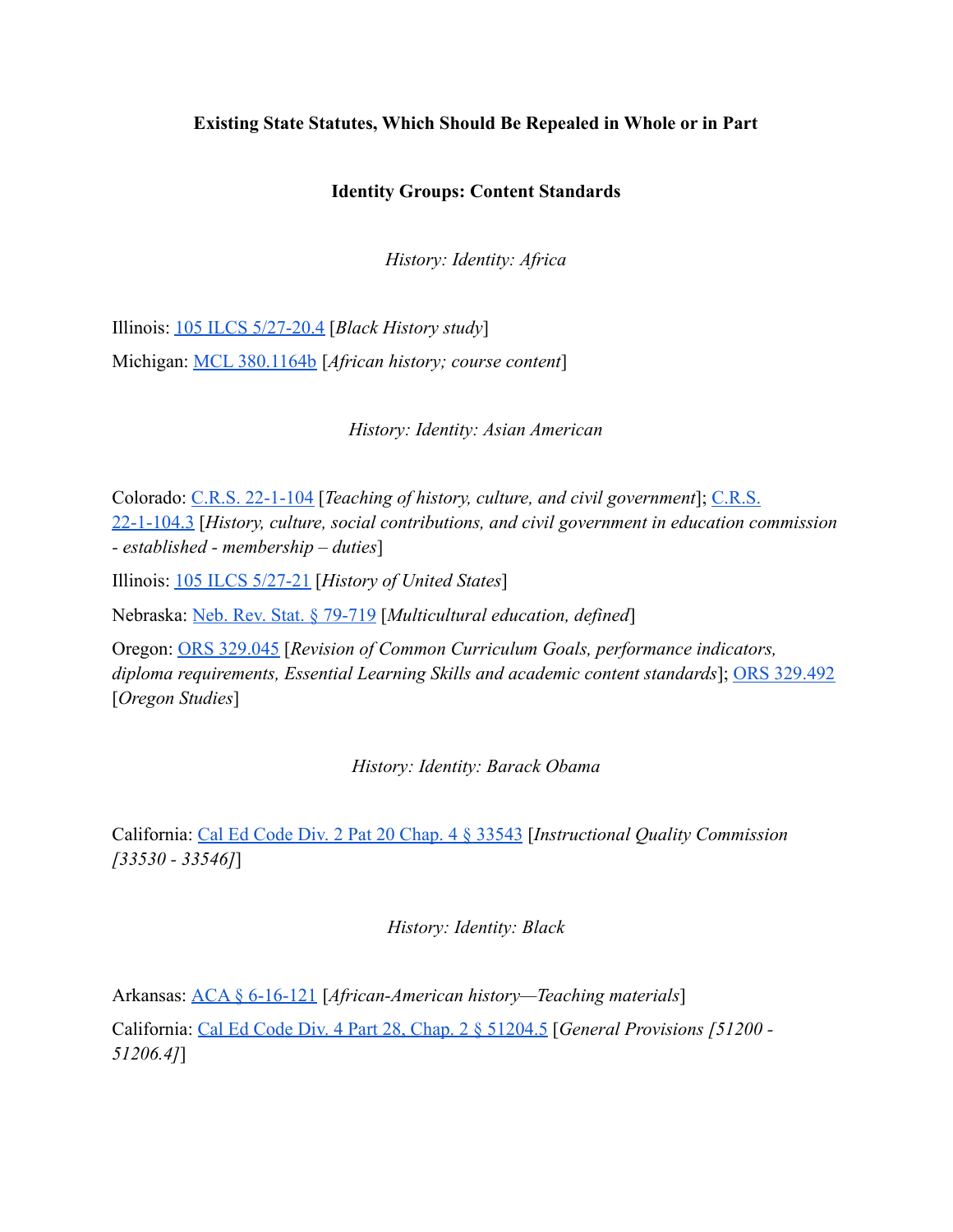Colorado: [C.R.S. 22-1-104](https://legiscan.com/CO/text/SB067/id/2384645/Colorado-2021-SB067-Enrolled.pdf) [*Teaching of history, culture, and civil government*]; [C.R.S.](https://leg.colorado.gov/sites/default/files/images/olls/crs2020-title-22.pdf) [22-1-104.3](https://leg.colorado.gov/sites/default/files/images/olls/crs2020-title-22.pdf) [*History, culture, social contributions, and civil government in education commission - established - membership – duties*]

Connecticut: [CT Gen Stat § 10-16b](https://www.lawserver.com/law/state/connecticut/ct-laws/connecticut_statutes_10-16b) [*Prescribed courses of study*]

Florida: [Fla. Stat. § 1003.42](http://www.leg.state.fl.us/Statutes/index.cfm?App_mode=Display_Statute&Search_String=&URL=1000-1099/1003/Sections/1003.42.html) [*Required instruction*]

Illinois: [105 ILCS 5/27-20.4](https://www.ilga.gov/legislation/ilcs/fulltext.asp?DocName=010500050K27-20.4) [*Black History study*]

Louisiana: [La. R.S. 17:277](http://legis.la.gov/legis/Law.aspx?d=80410) [*Black history and the historical contributions of all nationalities; required study*]

Maryland: [MD Educ Code § 7-103](https://casetext.com/statute/code-of-maryland/article-education/division-ii-elementary-and-secondary-education/title-7-public-schools/subtitle-1-general-provisions/section-7-103-required-school-days-and-holidays) [*Required school days and holidays*]

Nebraska: [Neb. Rev. Stat. § 79-719](https://nebraskalegislature.gov/laws/statutes.php?statute=79-719) [*Multicultural education, defined*]

New Jersey: [N.J. Stat. § 18A:35-1](https://njlaw.rutgers.edu/collections/njstats/showsect.php?title=18a&chapter=35§ion=1&actn=getsect) [*2-year course of study in history* ]; [N.J. Stat. § 18A:35-4.42](https://casetext.com/statute/new-jersey-statutes/title-18a-education/chapter-18a35-2-year-course-of-study-in-history/section-18a35-442-findings-declarations-relative-to-the-amistad-commission) [*Findings, declarations relative to the Amistad Commission*]; [N.J. Stat. § 18A:35-4.43](https://casetext.com/statute/new-jersey-statutes/title-18a-education/chapter-18a35-2-year-course-of-study-in-history/section-18a35-443-infusion-of-african-american-accomplishments-into-school-curricula) [*Infusion of African American accomplishments into school curricula*]

Ohio: [Ohio Rev. Code Ann. §3313.60](https://codes.ohio.gov/ohio-revised-code/section-3313.60) [*Prescribed curriculum*]

Oklahoma: [Okla. Stat. tit. 70, § 11-103.6b](https://casetext.com/statute/oklahoma-statutes/title-70-schools/70-11-1036b-social-studies-curriculum-and-textbooks-to-reflect-american-diversity) [*Social studies curriculum and textbooks to reflect American diversity*]; [Okla. Stat. tit. 70, § 24-119](https://casetext.com/statute/oklahoma-statutes/title-70-schools/70-24-119-ethnic-and-racial-history-coverage) [*Ethnic and racial history coverage*]

Oregon: [ORS 329.045](https://www.oregonlaws.org/ors/329.045) [*Revision of Common Curriculum Goals, performance indicators, diploma requirements, Essential Learning Skills and academic content standards*]

South Carolina: [S.C. Code Ann. §59-29-55](https://www.scstatehouse.gov/code/t59c029.php) [*Instruction on Black history*]

Tennessee: [Tenn. Code Ann. § 49-6-1006](https://casetext.com/statute/tennessee-code/title-49-education/chapter-6-elementary-and-secondary-education/part-10-curriculum-generally/section-49-6-1006-black-history-and-culture) [*Black history and culture*]

*History: Identity: Chinese American*

California: [Cal Ed Code Div. 4 Part 28, Chap. 2 §](https://leginfo.legislature.ca.gov/faces/codes_displaySection.xhtml?lawCode=EDC§ionNum=51226.3.) 51226.3 [*Courses of Study, Grades 7 to 12 [51220 - 51230]*]

*History: Identity: Civil Rights Movement*

Arkansas: [ACA § 6-16-121](https://codes.findlaw.com/ar/title-6-education/ar-code-sect-6-16-121.html) [*African-American history—Teaching materials*] Illinois: [105 ILCS 5/27-20.4](https://www.ilga.gov/legislation/ilcs/fulltext.asp?DocName=010500050K27-20.4) [*Black History study*] Georgia: [O.C.G.A. § 20-2-142.1](https://law.justia.com/codes/georgia/2019/title-20/chapter-2/article-6/part-2/section-20-2-142-1/) [*Coursework in the founding philosophy and principles of the United States of America*]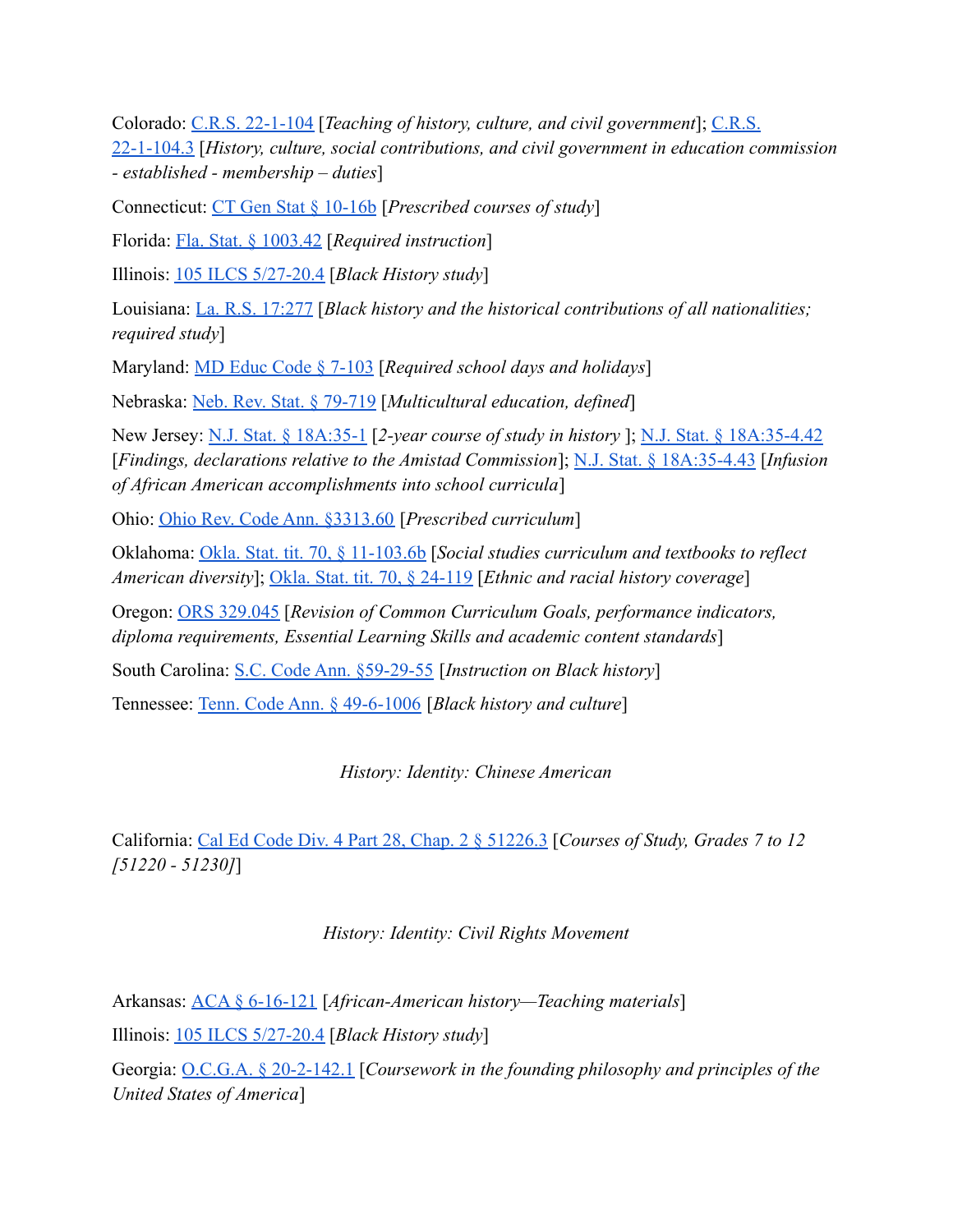Mississippi: [Miss. Code Ann. § 37-13-191](https://law.justia.com/codes/mississippi/2019/title-37/chapter-13/civil-rights-and-human-rights-education/section-37-13-191/) [*Legislative intent*]; [Miss. Code Ann. § 37-13-193](https://law.justia.com/codes/mississippi/2019/title-37/chapter-13/civil-rights-and-human-rights-education/section-37-13-193/) [*Civil rights and human rights education in public schools authorized; guidelines to be implemented*]

Missouri: [RSMo 170.011](https://revisor.mo.gov/main/OneSection.aspx?section=170.011&bid=33180&hl=) [*Courses in the constitutions, American history and Missouri government, required, penalty — waiver, when — student awards — requirements not applicable to foreign exchange students*]

Oklahoma: [Okla. Stat. tit. 70, § 24-152](https://casetext.com/statute/oklahoma-statutes/title-70-schools/70-24-152-veterans-day-and-celebrate-freedom-week-in-public-schools-instruction-on-declaration-of-independence-and-us-constitution) [*Veterans Day and Celebrate Freedom Week in public schools - Instruction on Declaration of Independence and U.S. Constitution*]

Washington: [Rev. Code Wash. § 28A.230.178](https://app.leg.wa.gov/RCW/default.aspx?cite=28A.230.178) [*Civil rights education*]

*History: Identity: Disability*

California: [Cal Ed Code Div. 4 Part 28, Chap. 2 §](https://leginfo.legislature.ca.gov/faces/codes_displaySection.xhtml?lawCode=EDC§ionNum=51204.5.) 51204.5 [*General Provisions [51200 - 51206.4]*]

Florida: [Fla. Stat. § 1003.4205](http://www.leg.state.fl.us/Statutes/index.cfm?App_mode=Display_Statute&Search_String=&URL=1000-1099/1003/Sections/1003.4205.html) [*Disability history and awareness instruction*]

Illinois: [105 ILCS 5/27-23.8](https://ilga.gov/legislation/ilcs/fulltext.asp?DocName=010500050K27-23.8) [*Disability history and awareness*]

Kansas: [K.S.A. 72-3237](https://www.ksrevisor.org/statutes/chapters/ch72/072_032_0037.html) [*Disability history and awareness; objectives, guidelines and goals*]

New Jersey: [N.J. Stat. § 18A:35-4.35](https://casetext.com/statute/new-jersey-statutes/title-18a-education/chapter-18a35-2-year-course-of-study-in-history/section-18a35-435-history-of-disabled-and-lgbt-persons-included-in-middle-and-high-school-curriculum) [*History of disabled and LGBT persons included in middle and high school curriculum*]; [N.J. Stat. § 18A:35-4.36](https://casetext.com/statute/new-jersey-statutes/title-18a-education/chapter-18a35-2-year-course-of-study-in-history/section-18a35-436-policies-procedures-pertaining-to-inclusive-instructional-materials) [*Policies, procedures pertaining to inclusive instructional materials*]

North Carolina: [N.C. Gen. Stat. §115C.81.70](https://www.ncleg.gov/EnactedLegislation/Statutes/PDF/BySection/Chapter_115C/GS_115C-81.70.pdf) [*Disability history and awareness*]

Oregon: [ORS 329.045](https://www.oregonlaws.org/ors/329.045) [*Revision of Common Curriculum Goals, performance indicators, diploma requirements, Essential Learning Skills and academic content standards*]

Washington: [Rev. Code Wash. § 28A.230.158](https://app.leg.wa.gov/RCW/default.aspx?cite=28A.230.158) [*Disability history month—Activities*]

West Virginia: [W. Va. Code § 18-100-5](https://code.wvlegislature.gov/18-10O-5/) [*Disability History Week designated*]

*History: Identity: European Americans*

California: [Cal Ed Code Div. 4 Part 28, Chap. 2 §](https://leginfo.legislature.ca.gov/faces/codes_displaySection.xhtml?lawCode=EDC§ionNum=51204.5.) 51204.5 [*General Provisions [51200 - 51206.4]*]

Illinois: [105 ILCS 5/27-21](https://www.ilga.gov/legislation/ilcs/fulltext.asp?DocName=010500050K27-21) [*History of United States*]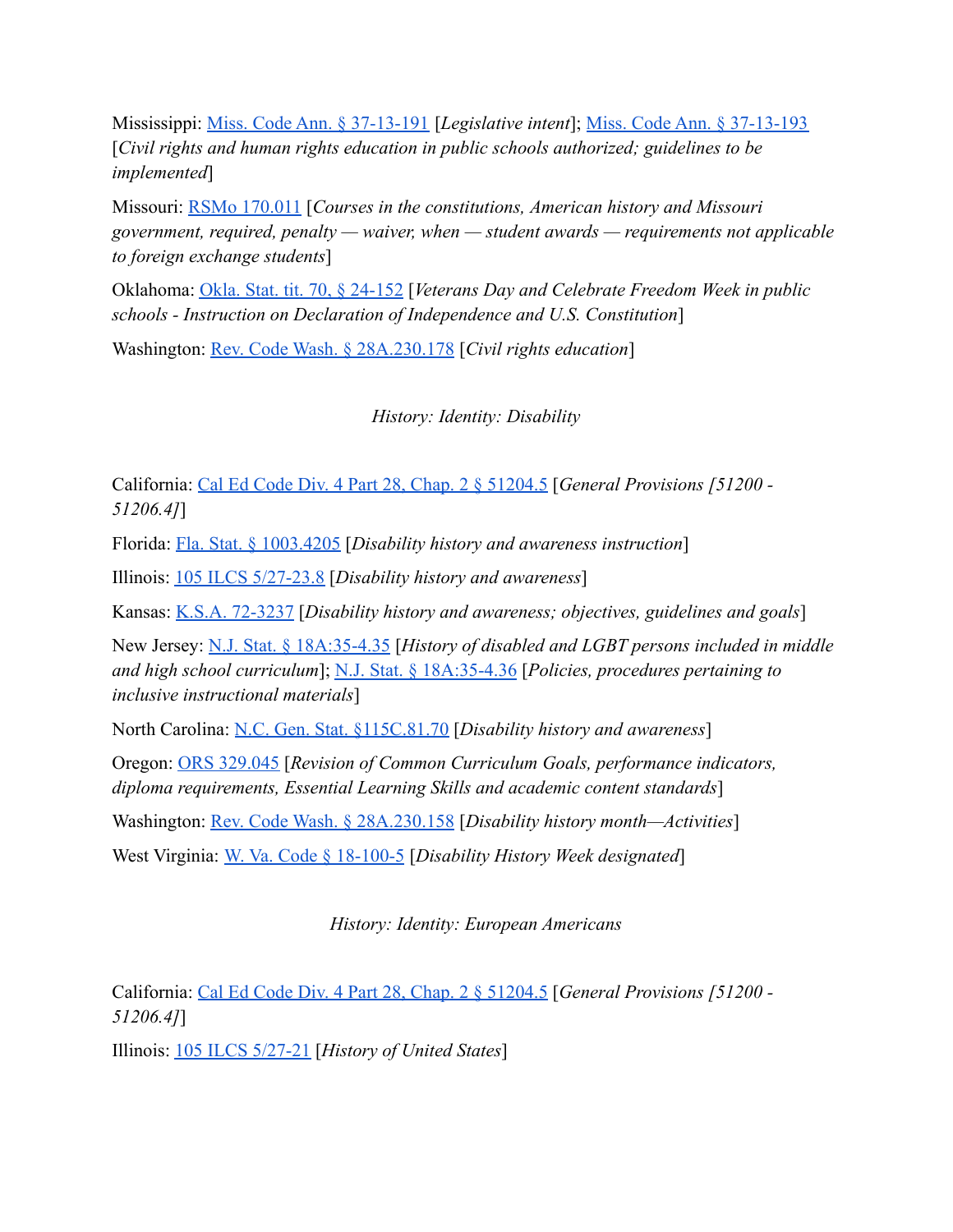#### *History: Identity: Filipino-American*

California: [Cal Ed Code Div. 4 Part 28, Chap. 2 §](https://leginfo.legislature.ca.gov/faces/codes_displaySection.xhtml?lawCode=EDC§ionNum=51221.3.) 51221.3 [*Courses of Study, Grades 7 to 12 [51220 - 51230]*]

#### *History: Identity: Hispanic*

Colorado: [C.R.S. 22-1-104](https://legiscan.com/CO/text/SB067/id/2384645/Colorado-2021-SB067-Enrolled.pdf) [*Teaching of history, culture, and civil government*]; [C.R.S.](https://leg.colorado.gov/sites/default/files/images/olls/crs2020-title-22.pdf) [22-1-104.3](https://leg.colorado.gov/sites/default/files/images/olls/crs2020-title-22.pdf) [*History, culture, social contributions, and civil government in education commission - established - membership – duties*]

Florida: [Fla. Stat. § 1003.42](http://www.leg.state.fl.us/Statutes/index.cfm?App_mode=Display_Statute&Search_String=&URL=1000-1099/1003/Sections/1003.42.html) [*Required instruction*]

Illinois: [105 ILCS 5/27-21](https://www.ilga.gov/legislation/ilcs/fulltext.asp?DocName=010500050K27-21) [*History of United States*]

Nebraska: [Neb. Rev. Stat. § 79-719](https://nebraskalegislature.gov/laws/statutes.php?statute=79-719) [*Multicultural education, defined*]

Oklahoma: [Okla. Stat. tit. 70, § 11-103.6b](https://casetext.com/statute/oklahoma-statutes/title-70-schools/70-11-1036b-social-studies-curriculum-and-textbooks-to-reflect-american-diversity) [*Social studies curriculum and textbooks to reflect American diversity*]; [Okla. Stat. tit. 70, § 24-119](https://casetext.com/statute/oklahoma-statutes/title-70-schools/70-24-119-ethnic-and-racial-history-coverage) [*Ethnic and racial history coverage*]

Oregon: [ORS 329.045](https://www.oregonlaws.org/ors/329.045) [*Revision of Common Curriculum Goals, performance indicators, diploma requirements, Essential Learning Skills and academic content standards*]; [ORS 329.492](https://www.oregonlaws.org/ors/329.492) [*Oregon Studies*]

#### *History: Identity: Hmong*

California: [Cal Ed Code Div. 2 Pat 20 Chap. 4 § 33540.6](https://leginfo.legislature.ca.gov/faces/codes_displaySection.xhtml?lawCode=EDC§ionNum=33540.6.) [*Instructional Quality Commission [33530 - 33546]*]

#### *History: Identity: Immigrant*

Arkansas: [ACA § 6-16-101](https://codes.findlaw.com/ar/title-6-education/ar-code-sect-6-16-101.html) [*Celebrate Freedom Week*]

California: [Cal Ed Code Div. 4 Part 28, Chap. 2 §](https://leginfo.legislature.ca.gov/faces/codes_displaySection.xhtml?lawCode=EDC§ionNum=51221.3.) 51221.3 [*Courses of Study, Grades 7 to 12 [51220 - 51230]*]; [Cal Ed Code Div. 4 Part 28, Chap.](https://leginfo.legislature.ca.gov/faces/codes_displaySection.xhtml?lawCode=EDC§ionNum=51221.4.) 2 § 51221.4 [*Courses of Study, Grades 7 to 12 [51220 - 51230]*]

Georgia: [O.C.G.A. § 20-2-142.1](https://law.justia.com/codes/georgia/2019/title-20/chapter-2/article-6/part-2/section-20-2-142-1/) [*Coursework in the founding philosophy and principles of the United States of America*]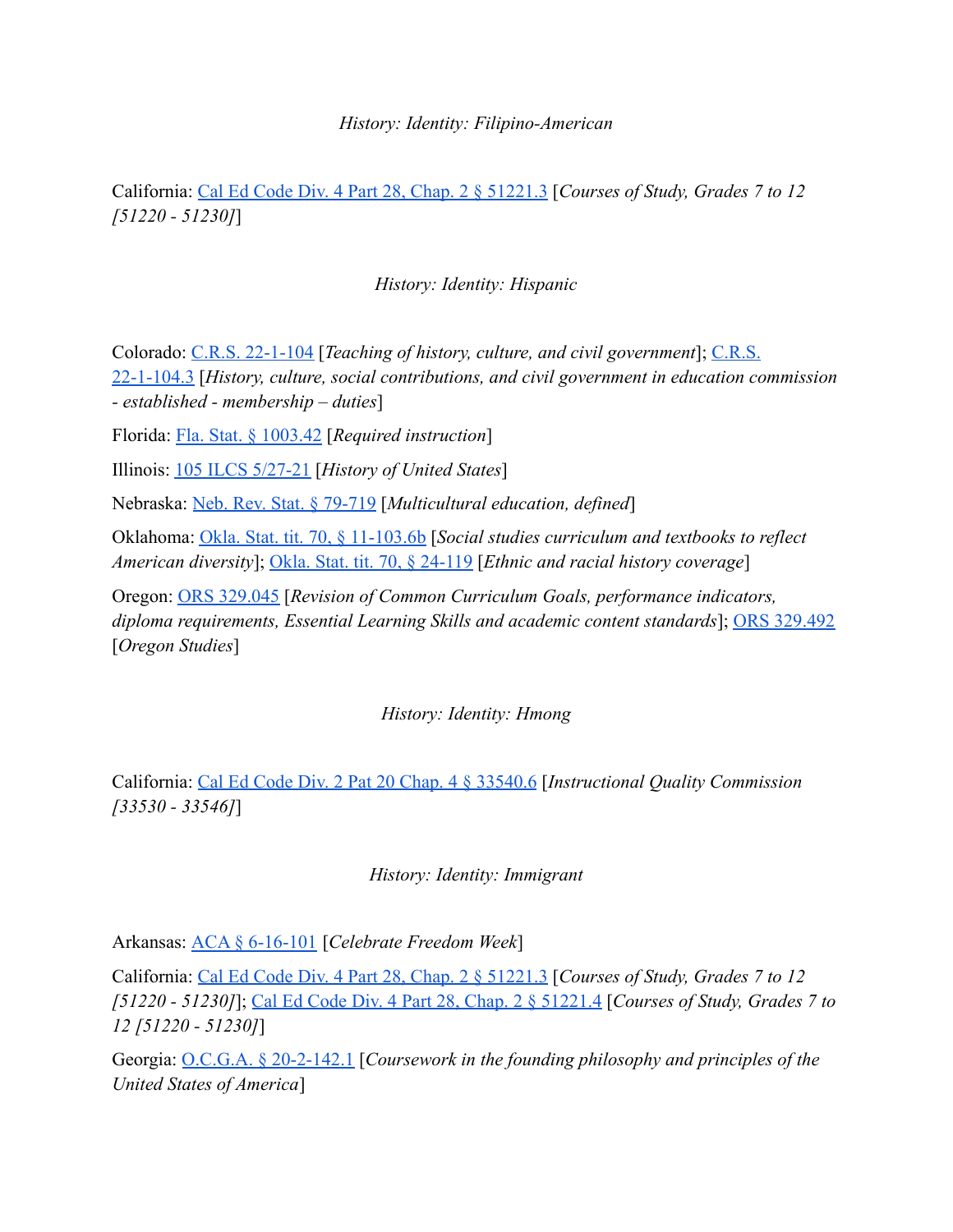Kansas: [K.S.A. 72-3234](https://www.ksrevisor.org/statutes/chapters/ch72/072_032_0034.html) [*Same; state board of education; rules and regulations*] Oklahoma: [Okla. Stat. tit. 70, § 24-152](https://casetext.com/statute/oklahoma-statutes/title-70-schools/70-24-152-veterans-day-and-celebrate-freedom-week-in-public-schools-instruction-on-declaration-of-independence-and-us-constitution) [*Veterans Day and Celebrate Freedom Week in public schools - Instruction on Declaration of Independence and U.S. Constitution*] Oregon: [ORS 329.045](https://www.oregonlaws.org/ors/329.045) [*Revision of Common Curriculum Goals, performance indicators, diploma requirements, Essential Learning Skills and academic content standards*]

Tennessee: [Tenn. Code Ann. § 49-6-1014](https://casetext.com/statute/tennessee-code/title-49-education/chapter-6-elementary-and-secondary-education/part-10-curriculum-generally/section-49-6-1014-celebrate-freedom-week) [*Celebrate Freedom Week*]

*History: Identity: Labor Union*

Connecticut: [CT Gen Stat § 10-16b](https://www.lawserver.com/law/state/connecticut/ct-laws/connecticut_statutes_10-16b) [*Prescribed courses of study*]

Illinois: [105 ILCS 5/27-21](https://www.ilga.gov/legislation/ilcs/fulltext.asp?DocName=010500050K27-21) [*History of United States*]

Massachusetts: [Ma. Gen. Laws, Ch.69, §1D](https://malegislature.gov/Laws/GeneralLaws/PartI/TitleXII/Chapter69/Section1D) [*Statewide educational goals; academic standards; vocational training; grant program*]

Wisconsin: [Wi. Stat. § 115.28](https://docs.legis.wisconsin.gov/statutes/statutes/115/ii/28) [*General duties. The state superintendent shall: ...*]

## *History: Identity: LGBTQ*

California: [Cal Ed Code Div. 4 Part 28, Chap. 2 §](https://leginfo.legislature.ca.gov/faces/codes_displaySection.xhtml?lawCode=EDC§ionNum=51204.5.) 51204.5 [*General Provisions [51200 - 51206.4]*]

Colorado: [C.R.S. 22-1-104](https://legiscan.com/CO/text/SB067/id/2384645/Colorado-2021-SB067-Enrolled.pdf) [*Teaching of history, culture, and civil government*]; [C.R.S.](https://leg.colorado.gov/sites/default/files/images/olls/crs2020-title-22.pdf) [22-1-104.3](https://leg.colorado.gov/sites/default/files/images/olls/crs2020-title-22.pdf) [*History, culture, social contributions, and civil government in education commission - established - membership – duties*]

Illinois: [105 ILCS 5/27-21](https://www.ilga.gov/legislation/ilcs/fulltext.asp?DocName=010500050K27-21) [*History of United States*]

New Jersey: [N.J. Stat. § 18A:35-4.35](https://casetext.com/statute/new-jersey-statutes/title-18a-education/chapter-18a35-2-year-course-of-study-in-history/section-18a35-435-history-of-disabled-and-lgbt-persons-included-in-middle-and-high-school-curriculum) [*History of disabled and LGBT persons included in middle and high school curriculum*]; [N.J. Stat. § 18A:35-4.36](https://casetext.com/statute/new-jersey-statutes/title-18a-education/chapter-18a35-2-year-course-of-study-in-history/section-18a35-436-policies-procedures-pertaining-to-inclusive-instructional-materials) [*Policies, procedures pertaining to inclusive instructional materials*]

Oregon: [ORS 329.045](https://www.oregonlaws.org/ors/329.045) [*Revision of Common Curriculum Goals, performance indicators, diploma requirements, Essential Learning Skills and academic content standards*]

*History: Identity: Mexican American*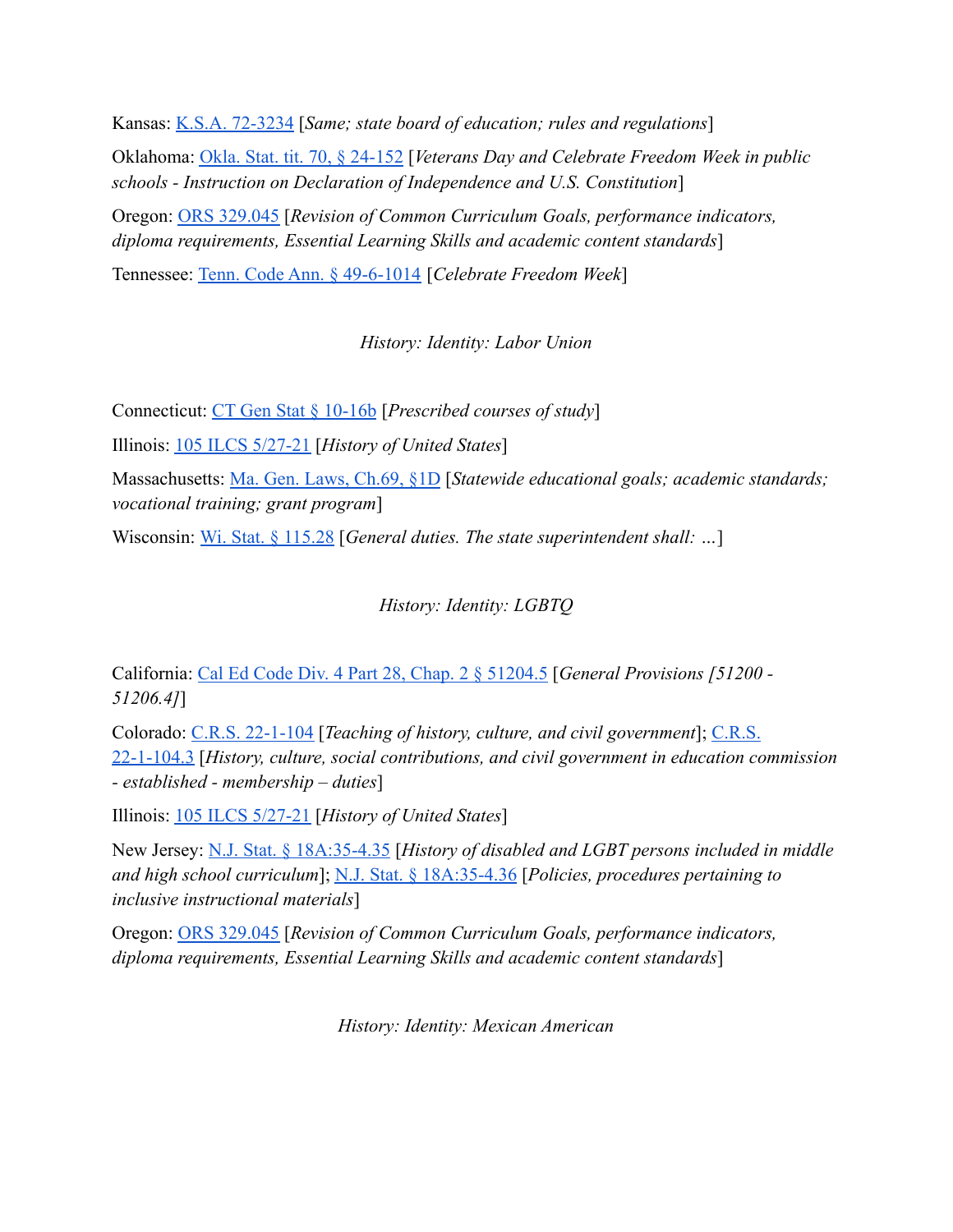California: [Cal Ed Code Div. 4 Part 28, Chap. 2 § 51204.5](https://leginfo.legislature.ca.gov/faces/codes_displaySection.xhtml?lawCode=EDC§ionNum=51204.5.) [*General Provisions [51200 - 51206.4]*]; [Cal Ed Code Div. 4 Part 28, Chap. 2 § 51226.3](https://leginfo.legislature.ca.gov/faces/codes_displaySection.xhtml?lawCode=EDC§ionNum=51226.3.) [*Courses of Study, Grades 7 to 12 [51220 - 51230]*]

Illinois: [105 ILCS 5/27-21](https://www.ilga.gov/legislation/ilcs/fulltext.asp?DocName=010500050K27-21) [*History of United States*]

Ohio: [Ohio Rev. Code Ann. §3313.60](https://codes.ohio.gov/ohio-revised-code/section-3313.60) [*Prescribed curriculum*]

Oregon: [ORS 329.045](https://www.oregonlaws.org/ors/329.045) [*Revision of Common Curriculum Goals, performance indicators, diploma requirements, Essential Learning Skills and academic content standards*]

*History: Identity: Middle Eastern*

Oregon: [ORS 329.045](https://www.oregonlaws.org/ors/329.045) [*Revision of Common Curriculum Goals, performance indicators, diploma requirements, Essential Learning Skills and academic content standards*]

*History: Identity: Native American*

Arizona: [A.R.S. § 15-710](https://www.azleg.gov/ars/15/00710.htm) [*Instruction in state and federal constitutions, American institutions and history of Arizona*]

Colorado: [C.R.S. 22-1-104](https://legiscan.com/CO/text/SB067/id/2384645/Colorado-2021-SB067-Enrolled.pdf) [*Teaching of history, culture, and civil government*]; [C.R.S.](https://leg.colorado.gov/sites/default/files/images/olls/crs2020-title-22.pdf) [22-1-104.3](https://leg.colorado.gov/sites/default/files/images/olls/crs2020-title-22.pdf) [*History, culture, social contributions, and civil government in education commission - established - membership – duties*]

Connecticut: [CT Gen Stat § 10-16b](https://www.lawserver.com/law/state/connecticut/ct-laws/connecticut_statutes_10-16b) [*Prescribed courses of study*]

Georgia: [O.C.G.A. § 20-2-142.1](https://law.justia.com/codes/georgia/2019/title-20/chapter-2/article-6/part-2/section-20-2-142-1/) [*Coursework in the founding philosophy and principles of the United States of America*]

Maine: [M.R.S. Title 20-A §4706](http://www.mainelegislature.org/legis/statutes/20-a/title20-Asec4706.html) [*Instruction in American history, Maine studies and Maine Native American history*]

Montana: [Mont. Code Ann. § 20-1-501](https://leg.mt.gov/bills/mca/title_0200/chapter_0010/part_0050/section_0010/0200-0010-0050-0010.html) [*Recognition of American Indian cultural heritage – legislative intent*]

Nebraska: [Neb. Rev. Stat. § 79-719](https://nebraskalegislature.gov/laws/statutes.php?statute=79-719) [*Multicultural education, defined*]

North Dakota: [N.D. Cent. Code § 15.1-21-02](https://casetext.com/statute/north-dakota-century-code/title-151-elementary-and-secondary-education/chapter-151-21-curriculum-and-testing/section-151-21-02-effective-812021-high-schools-required-units) [*High schools - Required units*]; [N.D. Cent. Code §](https://casetext.com/statute/north-dakota-century-code/title-151-elementary-and-secondary-education/chapter-151-21-curriculum-and-testing/section-151-21-022-effective-812025-high-school-graduation-minimum-requirements) [15.1-21-02.2](https://casetext.com/statute/north-dakota-century-code/title-151-elementary-and-secondary-education/chapter-151-21-curriculum-and-testing/section-151-21-022-effective-812025-high-school-graduation-minimum-requirements) [*High school graduation - Minimum requirements*]

Ohio: [Ohio Rev. Code Ann. §3313.60](https://codes.ohio.gov/ohio-revised-code/section-3313.60) [*Prescribed curriculum*]

Oklahoma: [Okla. Stat. tit. 70, § 11-103.6b](https://casetext.com/statute/oklahoma-statutes/title-70-schools/70-11-1036b-social-studies-curriculum-and-textbooks-to-reflect-american-diversity) [*Social studies curriculum and textbooks to reflect American diversity*]; [Okla. Stat. tit. 70, § 24-119](https://casetext.com/statute/oklahoma-statutes/title-70-schools/70-24-119-ethnic-and-racial-history-coverage) [*Ethnic and racial history coverage*]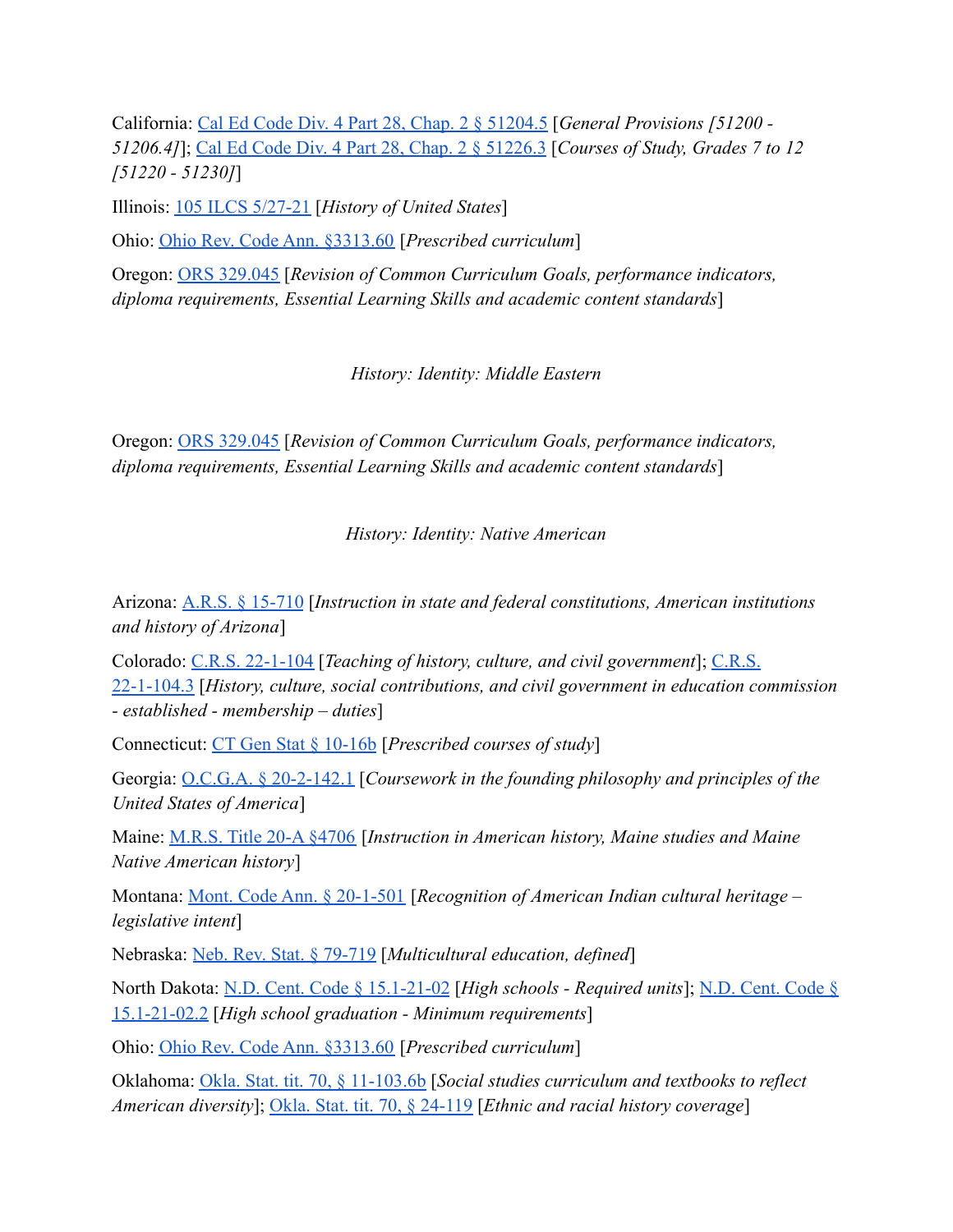Oregon: [ORS 329.045](https://www.oregonlaws.org/ors/329.045) [*Revision of Common Curriculum Goals, performance indicators, diploma requirements, Essential Learning Skills and academic content standards*]; [ORS 329.492](https://www.oregonlaws.org/ors/329.492) [*Oregon Studies*]; [ORS 329.493](https://www.oregonlaws.org/ors/329.493) [*Curriculum relating to Native American experience in Oregon*]

Virginia: [Va. Code Ann. § 22.1-208.02](https://law.lis.virginia.gov/vacode/title22.1/chapter13/section22.1-208.02/) [*Culturally Relevant and Inclusive Education Practices Advisory Committee*]

Wisconsin: [Wi. Stat § 121.02](https://docs.legis.wisconsin.gov/statutes/statutes/121/ii/02) [*School district standards*]

*History: Identity: Pacific Islander*

California: [Cal Ed Code Div. 4 Part 28, Chap. 2 §](https://leginfo.legislature.ca.gov/faces/codes_displaySection.xhtml?lawCode=EDC§ionNum=51204.5.) 51204.5 [*General Provisions [51200 - 51206.4]*]

Oregon: [ORS 329.045](https://www.oregonlaws.org/ors/329.045) [*Revision of Common Curriculum Goals, performance indicators, diploma requirements, Essential Learning Skills and academic content standards*]

*History: Identity: Puerto Rican*

Connecticut: [CT Gen Stat § 10-16b](https://www.lawserver.com/law/state/connecticut/ct-laws/connecticut_statutes_10-16b) [*Prescribed courses of study*] Ohio: [Ohio Rev. Code Ann. §3313.60](https://codes.ohio.gov/ohio-revised-code/section-3313.60) [*Prescribed curriculum*]

*History: Identity: Slavery*

California: [Cal Ed Code Div. 4 Part 28, Chap. 2 §](https://leginfo.legislature.ca.gov/faces/codes_displaySection.xhtml?lawCode=EDC§ionNum=51226.3.) 51226.3 [*Courses of Study, Grades 7 to 12 [51220 - 51230]*]

Delaware: [14 DE Code § 4141](https://delcode.delaware.gov/title14/c041/sc01/index.html#4141.) [*Holocaust instruction*]

Florida: [Fla. Stat. § 1003.42](http://www.leg.state.fl.us/Statutes/index.cfm?App_mode=Display_Statute&Search_String=&URL=1000-1099/1003/Sections/1003.42.html) [*Required instruction*]

Georgia: [O.C.G.A. § 20-2-142.1](https://law.justia.com/codes/georgia/2019/title-20/chapter-2/article-6/part-2/section-20-2-142-1/) [*Coursework in the founding philosophy and principles of the United States of America*]

Illinois: [105 ILCS 5/27-20.4](https://www.ilga.gov/legislation/ilcs/fulltext.asp?DocName=010500050K27-20.4) [*Black History study*]

Maryland: [MD Educ Code § 7-103](https://casetext.com/statute/code-of-maryland/article-education/division-ii-elementary-and-secondary-education/title-7-public-schools/subtitle-1-general-provisions/section-7-103-required-school-days-and-holidays) [*Required school days and holidays*]

New Jersey: [N.J. Stat. § 18A:35-4.42](https://casetext.com/statute/new-jersey-statutes/title-18a-education/chapter-18a35-2-year-course-of-study-in-history/section-18a35-442-findings-declarations-relative-to-the-amistad-commission) [*Findings, declarations relative to the Amistad Commission*]; [N.J. Stat. § 18A:35-4.43](https://casetext.com/statute/new-jersey-statutes/title-18a-education/chapter-18a35-2-year-course-of-study-in-history/section-18a35-443-infusion-of-african-american-accomplishments-into-school-curricula) [*Infusion of African American accomplishments into school curricula*]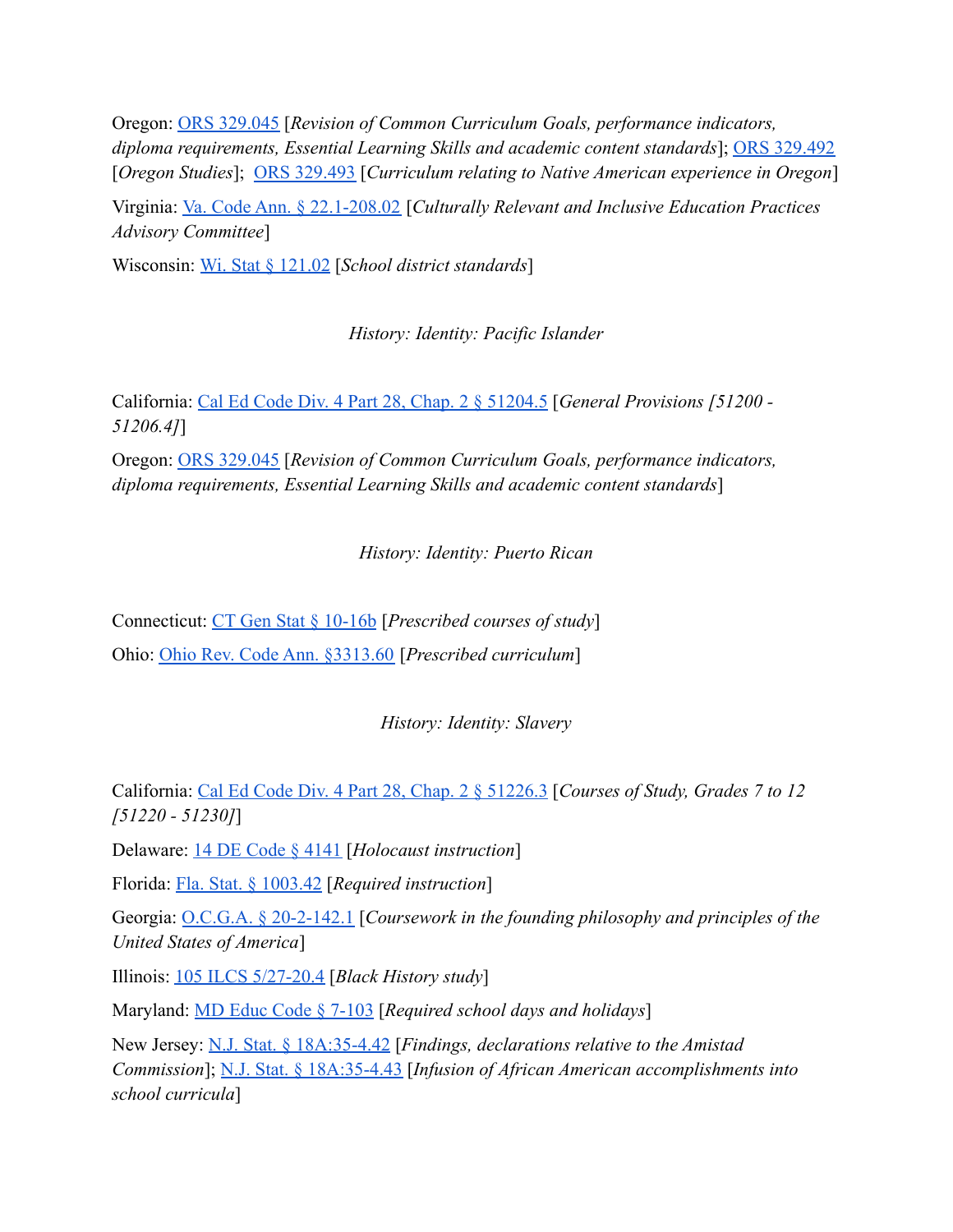New York: [NY CLS Title 1, Article 17, § 801](https://www.nysenate.gov/legislation/laws/EDN/801) [*Courses of instruction in patriotism and citizenship and in certain historic documents*]

Rhode Island: [R.I. Gen. Laws § 16-22-22](http://webserver.rilegislature.gov/Statutes/TITLE16/16-22/16-22-22.HTM) [*Genocide and human rights education*] Virginia: [Va. Code Ann. § 22.1-208.02](https://law.lis.virginia.gov/vacode/title22.1/chapter13/section22.1-208.02/) [*Culturally Relevant and Inclusive Education Practices Advisory Committee*]

*History: Identity: Vietnamese American*

California: [Cal Ed Code Div. 2 Part 20 Chap. 4 § 33540.2](https://leginfo.legislature.ca.gov/faces/codes_displaySection.xhtml?lawCode=EDC§ionNum=33540.2.) [*Instructional Quality Commission [33530 - 33546]*]

# *History: Identity: Women*

California: [Cal Ed Code Div. 4 Part 28, Chap. 2 §](https://leginfo.legislature.ca.gov/faces/codes_displaySection.xhtml?lawCode=EDC§ionNum=51204.5.) 51204.5 [*General Provisions [51200 - 51206.4]*]

Florida: [Fla. Stat. § 1003.42](http://www.leg.state.fl.us/Statutes/index.cfm?App_mode=Display_Statute&Search_String=&URL=1000-1099/1003/Sections/1003.42.html) [*Required instruction*]; [Fla. Stat. § 1006.31](http://www.leg.state.fl.us/Statutes/index.cfm?App_mode=Display_Statute&Search_String=&URL=1000-1099/1006/Sections/1006.31.html) [*Duties of the Department of Education and school district instructional materials reviewer*]

Illinois: [105 ILCS 5/27-20.5](https://www.ilga.gov/legislation/ilcs/documents/010500050K27-20.5.htm) [*Study of the History of Women*]

Oregon: [ORS 329.045](https://www.oregonlaws.org/ors/329.045) [*Revision of Common Curriculum Goals, performance indicators, diploma requirements, Essential Learning Skills and academic content standards*]

# **Identity Groups: Pedagogy**

Oregon: [ORS 329.841](https://oregon.public.law/statutes/ors_329.841) [*Statewide education plan for students who are black or African-American or who are members of student group not covered by existing culturally specific plan; advisory group; report; grants; rules*]; [ORS 329.843](https://oregon.public.law/statutes/ors_329.843)[*Statewide education plan for students who are American Indian or Alaskan Native; advisory group; report; grants; rules*]; [ORS 329.845](https://oregon.public.law/statutes/ors_329.845) [*Statewide education plan for students who are Latino or Hispanic; advisory group; report; grants; rules*]

Virginia: [Va. Code Ann. § 22.1-208.02](https://law.lis.virginia.gov/vacode/title22.1/chapter13/section22.1-208.02/) [*Culturally Relevant and Inclusive Education Practices Advisory Committee*]

## **Events: Content Standards**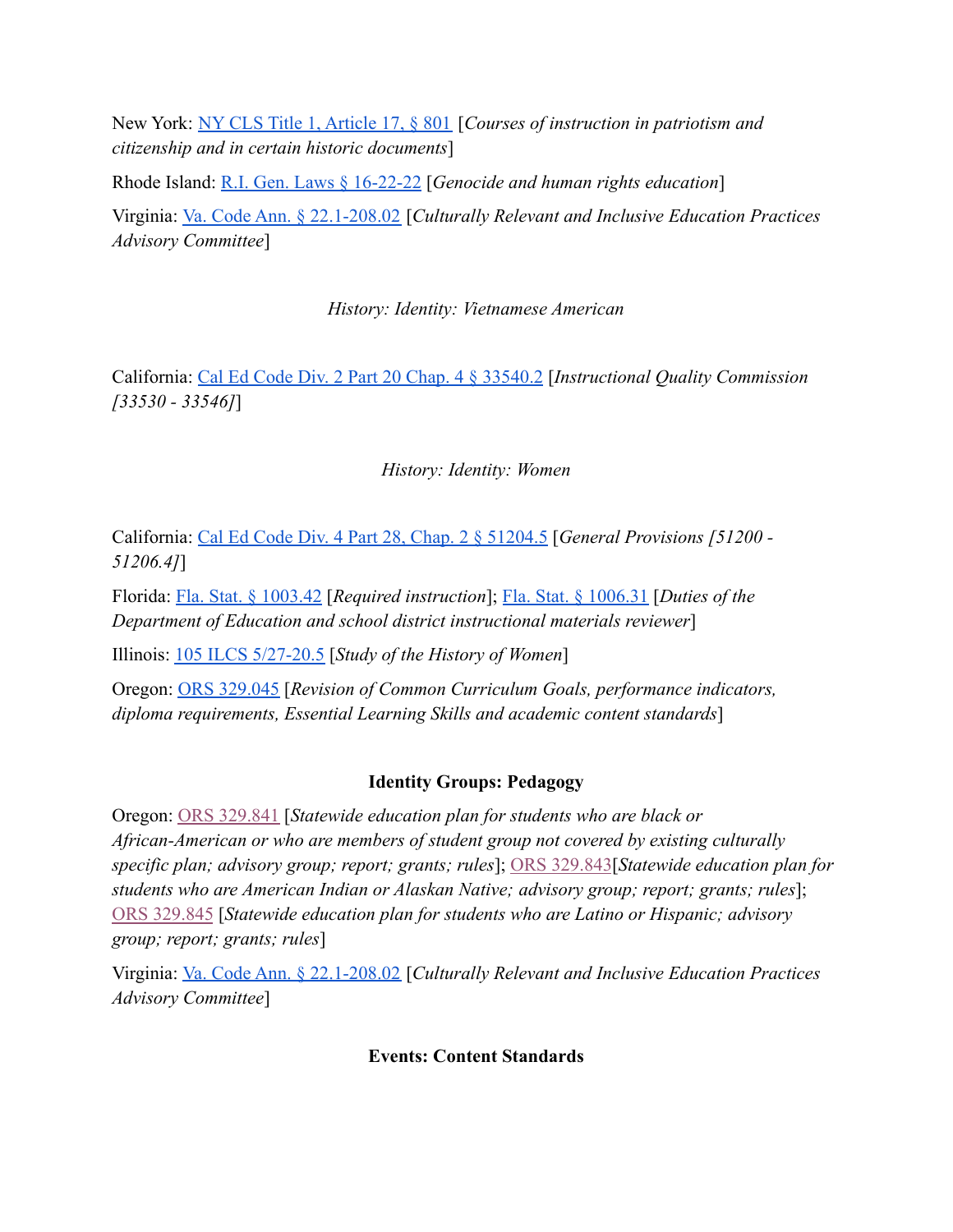## *History: Events: Genocide*

California: [Cal Ed Code Div. 4 Part 28, Chap. 2 §](https://leginfo.legislature.ca.gov/faces/codes_displaySection.xhtml?lawCode=EDC§ionNum=51220.) 51220 [*Courses of Study, Grades 7 to 12 [51220 – 51230]*]; [Cal Ed Code Div. 4 Part 28, Chap.](https://leginfo.legislature.ca.gov/faces/codes_displaySection.xhtml?lawCode=EDC§ionNum=51226.3.) 2 § 51226.3 [*Courses of Study, Grades 7 to 12 [51220 – 51230]*]; [Cal Ed Code Div. 4 Part 28, Chap.](https://leginfo.legislature.ca.gov/faces/codes_displaySection.xhtml?lawCode=EDC§ionNum=51226.4.) 2 § 51226.4 [*Courses of Study, Grades 7 to 12 [51220 – 51230]*]

Colorado: [C.R.S. 22-1-104.7](https://leg.colorado.gov/sites/default/files/images/olls/crs2020-title-22.pdf) [*Teaching of Holocaust and genocide studies – definitions*]

Connecticut: [CT Gen Stat § 10-16b](https://www.lawserver.com/law/state/connecticut/ct-laws/connecticut_statutes_10-16b) [*Prescribed courses of study*]; [CT Gen Stat § 10-18f](https://www.lawserver.com/law/state/connecticut/ct-laws/connecticut_statutes_10-18f) [*Holocaust and genocide education and awareness curriculum*]

Delaware: [14 DE Code § 4141](https://delcode.delaware.gov/title14/c041/sc01/index.html#4141.) [*Holocaust instruction*]

Illinois: [105 ILCS 5/27-20.3](https://www.ilga.gov/legislation/ilcs/fulltext.asp?DocName=010500050K27-20.3) [*Holocaust and Genocide Study*]

Michigan: [MCL 380.1168](http://www.legislature.mi.gov/(S(wq4pqgmxgng5tgk2ti4aj4xh))/mileg.aspx?page=getObject&objectName=mcl-380-1168) [*Social studies curriculum; inclusion of age- and grade-appropriate instruction about genocide; governor's council on genocide and Holocaust education; creation; members; appointment; vacancy; removal; meetings; election of chairperson and other officers; quorum; conduct of business at public meeting; writing subject to freedom of information act; expenses; use of state funds; duties; advisory body; definitions.*]; [MCL 380.1278](http://www.legislature.mi.gov/(S(wq4pqgmxgng5tgk2ti4aj4xh))/mileg.aspx?page=getObject&objectname=mcl-380-1278) [*Core academic curriculum*]

Missouri: [RSMo 161.700](https://revisor.mo.gov/main/OneSection.aspx?section=161.700&bid=47843&hl=) [*Holocaust Education and Awareness Commission Act*]

New Hampshire: [NH RSA §193-E:2](http://www.gencourt.state.nh.us/rsa/html/XV/193-E/193-E-2.htm) [*Criteria for an Adequate Education*]

New Jersey: [N.J. Stat. § 18A:35-28](https://njlaw.rutgers.edu/collections/njstats/showsect.php?title=18a&chapter=35§ion=28&actn=getsect) [*Instruction on Holocaust, genocides required in elementary, secondary school curriculum* ]

New York: [NY CLS Title 1, Article 17, § 801](https://www.nysenate.gov/legislation/laws/EDN/801) [*Courses of instruction in patriotism and citizenship and in certain historic documents*]

Oregon: [ORS 329.494](https://www.oregonlaws.org/ors/329.494) [*Instruction about the Holocaust and genocide*]

Pennsylvania: [24 P.S. § 15-1554](https://codes.findlaw.com/pa/title-24-ps-education/pa-st-sect-24-15-1554.html) [*Holocaust, genocide and human rights violations instruction*]

Rhode Island: [R.I. Gen. Laws § 16-22-22](http://webserver.rilegislature.gov/Statutes/TITLE16/16-22/16-22-22.HTM) [*Genocide and human rights education*]

Virginia: [Va. Code Ann. § 22.1-208.02](https://law.lis.virginia.gov/vacode/title22.1/chapter13/section22.1-208.02/) [*Culturally Relevant and Inclusive Education Practices Advisory Committee*

Wisconsin: [Wi. Stat. § 115.28](https://docs.legis.wisconsin.gov/statutes/statutes/115/ii/28) [*General duties. The state superintendent shall: ...*]; [Wi. Stat §](https://docs.legis.wisconsin.gov/statutes/statutes/121/ii/02) [121.02](https://docs.legis.wisconsin.gov/statutes/statutes/121/ii/02) [*School district standards*]

*History: Events: Genocide: Holocaust*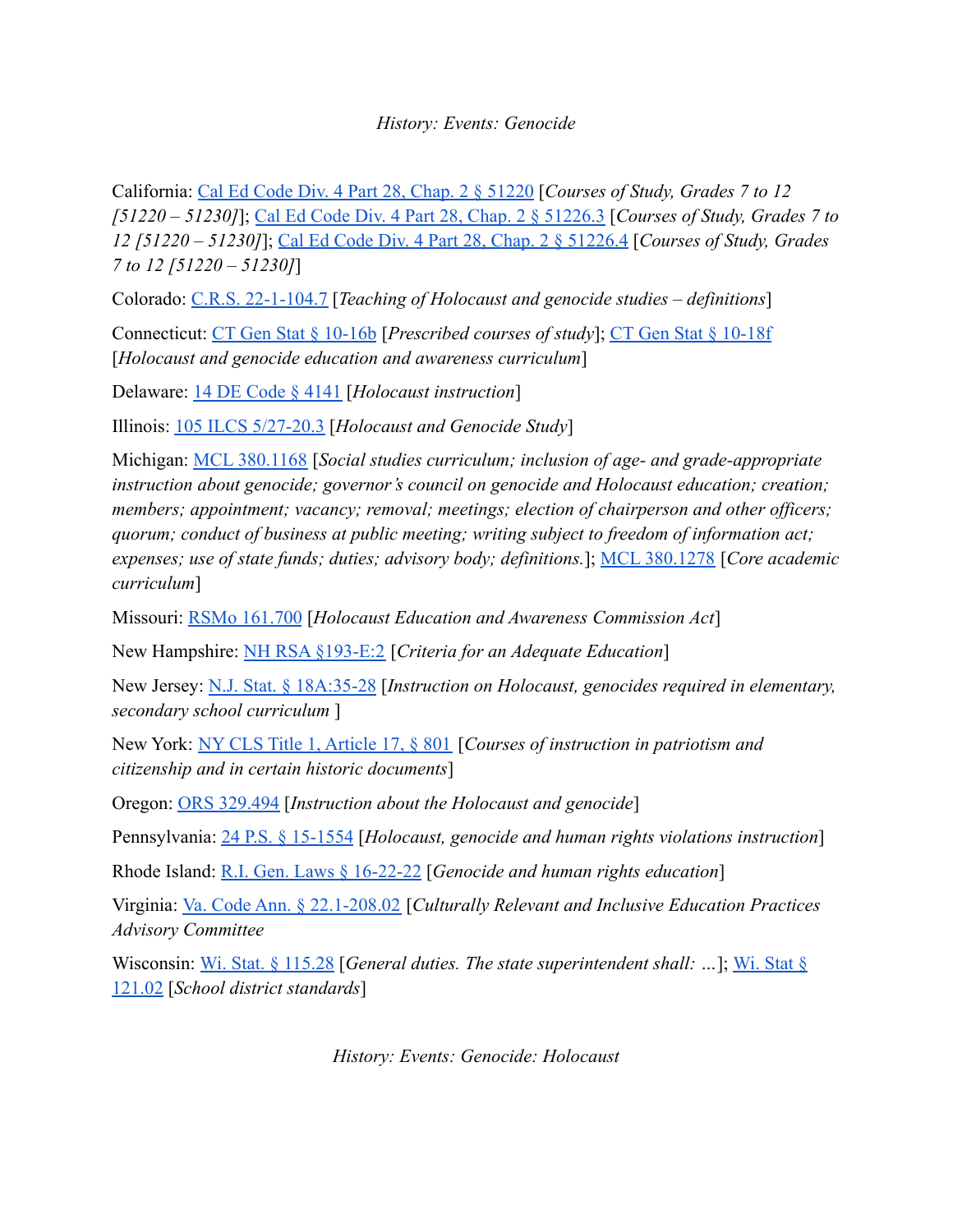California: [Cal Ed Code Div. 4 Part 28, Chap. 2 § 51220](https://leginfo.legislature.ca.gov/faces/codes_displaySection.xhtml?lawCode=EDC§ionNum=51220.) [*Courses of Study, Grades 7 to 12 [51220 - 51230]*]; [Cal Ed Code Div. 4 Part 28, Chap.](https://leginfo.legislature.ca.gov/faces/codes_displaySection.xhtml?lawCode=EDC§ionNum=51226.3.) 2 § 51226.3 [*Courses of Study, Grades 7 to 12 [51220 - 51230]*

Colorado: [C.R.S. 22-1-104.7](https://leg.colorado.gov/sites/default/files/images/olls/crs2020-title-22.pdf) [*Teaching of Holocaust and genocide studies – definitions*]

Connecticut: [CT Gen Stat § 10-16b](https://www.lawserver.com/law/state/connecticut/ct-laws/connecticut_statutes_10-16b) [*Prescribed courses of study*]; [CT Gen Stat § 10-18f](https://www.lawserver.com/law/state/connecticut/ct-laws/connecticut_statutes_10-18f) [*Holocaust and genocide education and awareness curriculum*]

Delaware: [14 DE Code § 4141](https://delcode.delaware.gov/title14/c041/sc01/index.html#4141.) [*Holocaust instruction*]

Florida: [Fla. Stat. § 1003.42](http://www.leg.state.fl.us/Statutes/index.cfm?App_mode=Display_Statute&Search_String=&URL=1000-1099/1003/Sections/1003.42.html) [*Required instruction*]

Illinois: [105 ILCS 5/27-20.3](https://www.ilga.gov/legislation/ilcs/fulltext.asp?DocName=010500050K27-20.3) [*Holocaust and Genocide Study*]

Indiana: [IC 20-30-5-7](http://iga.in.gov/legislative/laws/2020/ic/titles/020#20-30-5-7-b) [*Curriculum; ethnic and racial groups course; naturalization examination report; posting pass rate*]

Michigan: [MCL 380.1168](http://www.legislature.mi.gov/(S(wq4pqgmxgng5tgk2ti4aj4xh))/mileg.aspx?page=getObject&objectName=mcl-380-1168) [*Social studies curriculum; inclusion of age- and grade-appropriate instruction about genocide; governor's council on genocide and Holocaust education; creation; members; appointment; vacancy; removal; meetings; election of chairperson and other officers; quorum; conduct of business at public meeting; writing subject to freedom of information act; expenses; use of state funds; duties; advisory body; definitions.*]; [MCL 380.1278](http://www.legislature.mi.gov/(S(wq4pqgmxgng5tgk2ti4aj4xh))/mileg.aspx?page=getObject&objectname=mcl-380-1278) [*Core academic curriculum*]

Missouri: [RSMo 161.700](https://revisor.mo.gov/main/OneSection.aspx?section=161.700&bid=47843&hl=) [*Holocaust Education and Awareness Commission Act*]

New Hampshire: [NH RSA §193-E:2](http://www.gencourt.state.nh.us/rsa/html/XV/193-E/193-E-2.htm) [*Criteria for an Adequate Education*]

New Jersey: [N.J. Stat. § 18A:35-28](https://njlaw.rutgers.edu/collections/njstats/showsect.php?title=18a&chapter=35§ion=28&actn=getsect) [*Instruction on Holocaust, genocides required in elementary, secondary school curriculum* ]

New York: [NY CLS Title 1, Article 17, § 801](https://www.nysenate.gov/legislation/laws/EDN/801) [*Courses of instruction in patriotism and citizenship and in certain historic documents*]

Oregon: [ORS 329.494](https://www.oregonlaws.org/ors/329.494) [*Instruction about the Holocaust and genocide*]

Pennsylvania: [24 P.S. § 15-1554](https://codes.findlaw.com/pa/title-24-ps-education/pa-st-sect-24-15-1554.html) [*Holocaust, genocide and human rights violations instruction*]

Rhode Island: [R.I. Gen. Laws § 16-22-22](http://webserver.rilegislature.gov/Statutes/TITLE16/16-22/16-22-22.HTM) [*Genocide and human rights education*]

Texas: [Texas Education Code §29.9072](https://statutes.capitol.texas.gov/Docs/ED/htm/ED.29.htm#29.9072) [*Holocaust Remembrance Week*]

Virginia: [Va. Code Ann. § 22.1-208.02](https://law.lis.virginia.gov/vacode/title22.1/chapter13/section22.1-208.02/) [*Culturally Relevant and Inclusive Education Practices Advisory Committee*

Wisconsin: [Wi. Stat. § 115.28](https://docs.legis.wisconsin.gov/statutes/statutes/115/ii/28) [*General duties. The state superintendent shall: …*]; [Wi. Stat §](https://docs.legis.wisconsin.gov/statutes/statutes/121/ii/02) [121.02](https://docs.legis.wisconsin.gov/statutes/statutes/121/ii/02) [*School district standards*]

*History: Events: Genocide: Armenian*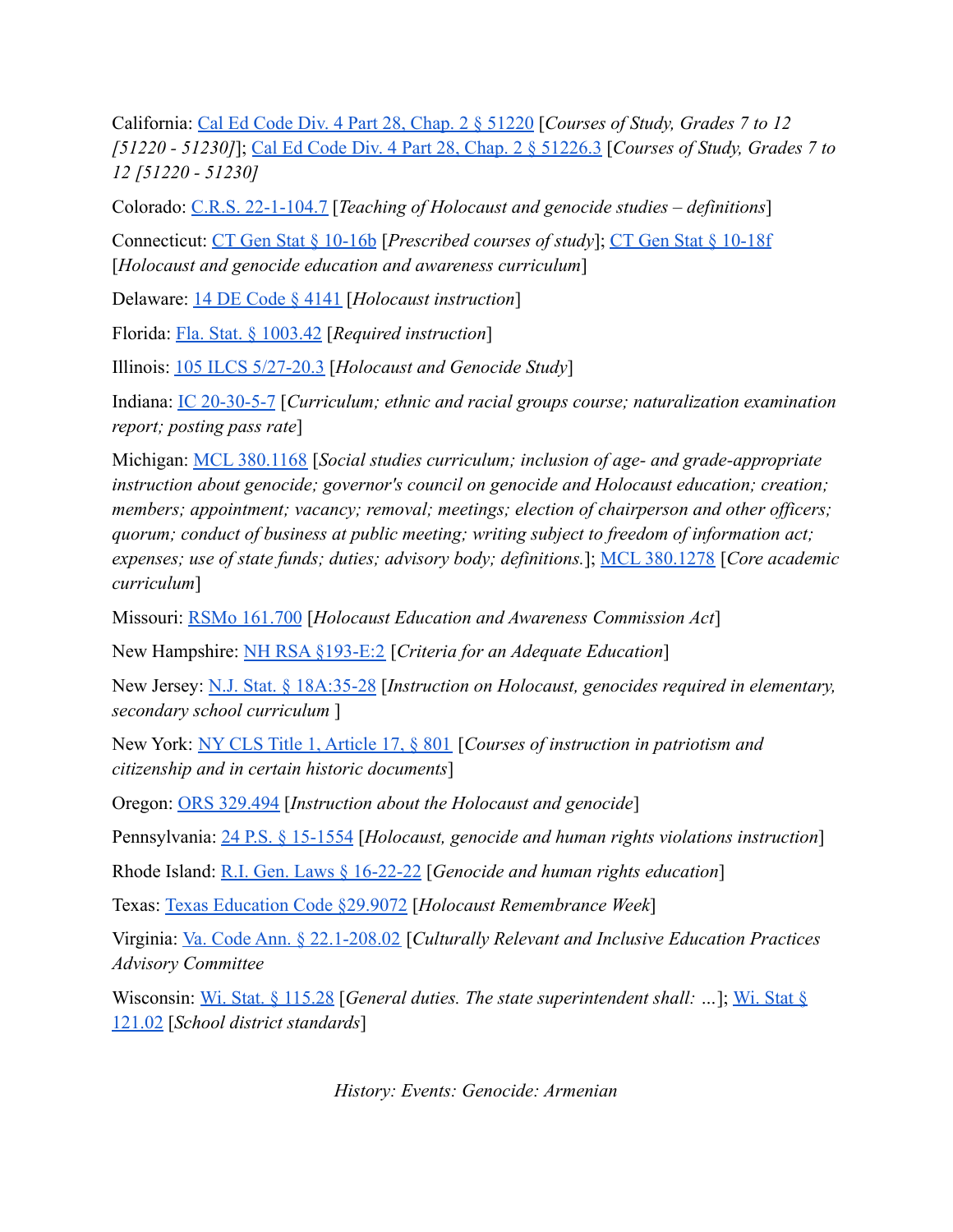California: [Cal Ed Code Div. 4 Part 28, Chap. 2 §](https://leginfo.legislature.ca.gov/faces/codes_displaySection.xhtml?lawCode=EDC§ionNum=51220.) 51220 [*Courses of Study, Grades 7 to 12 [51220 – 51230]*]; [Cal Ed Code Div. 4 Part 28, Chap.](https://leginfo.legislature.ca.gov/faces/codes_displaySection.xhtml?lawCode=EDC§ionNum=51226.3.) 2 § 51226.3 [*Courses of Study, Grades 7 to 12 [51220 – 51230]*]

Colorado: [C.R.S. 22-1-104.7](https://leg.colorado.gov/sites/default/files/images/olls/crs2020-title-22.pdf) [*Teaching of Holocaust and genocide studies – definitions*] Illinois: [105 ILCS 5/27-20.3](https://www.ilga.gov/legislation/ilcs/fulltext.asp?DocName=010500050K27-20.3) [*Holocaust and Genocide Study*]

Michigan: [MCL 380.1168](http://www.legislature.mi.gov/(S(wq4pqgmxgng5tgk2ti4aj4xh))/mileg.aspx?page=getObject&objectName=mcl-380-1168) [*Social studies curriculum; inclusion of age- and grade-appropriate instruction about genocide; governor's council on genocide and Holocaust education; creation; members; appointment; vacancy; removal; meetings; election of chairperson and other officers; quorum; conduct of business at public meeting; writing subject to freedom of information act; expenses; use of state funds; duties; advisory body; definitions.*]; [MCL 380.1278](http://www.legislature.mi.gov/(S(wq4pqgmxgng5tgk2ti4aj4xh))/mileg.aspx?page=getObject&objectname=mcl-380-1278) [*Core academic curriculum*]

Rhode Island: [R.I. Gen. Laws § 16-22-22](http://webserver.rilegislature.gov/Statutes/TITLE16/16-22/16-22-22.HTM) [*Genocide and human rights education*]

*History: Events: Genocide: Bosnia*

Illinois: [105 ILCS 5/27-20.3](https://www.ilga.gov/legislation/ilcs/fulltext.asp?DocName=010500050K27-20.3) [*Holocaust and Genocide Study*]

*History: Events: Genocide: Cambodian*

California: [Cal Ed Code Div. 2 Pat 20 Chap. 4 § 33540.4](https://leginfo.legislature.ca.gov/faces/codes_displaySection.xhtml?lawCode=EDC§ionNum=33540.4.) [*Instructional Quality Commission [33530 – 33546]*]; [Cal Ed Code Div. 4 Part 28, Chap.](https://leginfo.legislature.ca.gov/faces/codes_displaySection.xhtml?lawCode=EDC§ionNum=51226.3.) 2 § 51226.3 [*Courses of Study, Grades 7 to 12 [51220 – 51230]*]

Illinois: [105 ILCS 5/27-20.3](https://www.ilga.gov/legislation/ilcs/fulltext.asp?DocName=010500050K27-20.3) [*Holocaust and Genocide Study*]

*History: Events: Genocide: Darfur*

California: [Cal Ed Code Div. 4 Part 28, Chap. 2 §](https://leginfo.legislature.ca.gov/faces/codes_displaySection.xhtml?lawCode=EDC§ionNum=51226.3.) 51226.3 [*Courses of Study, Grades 7 to 12 [51220 - 51230]*]

*History: Events: Genocide: Rwandan*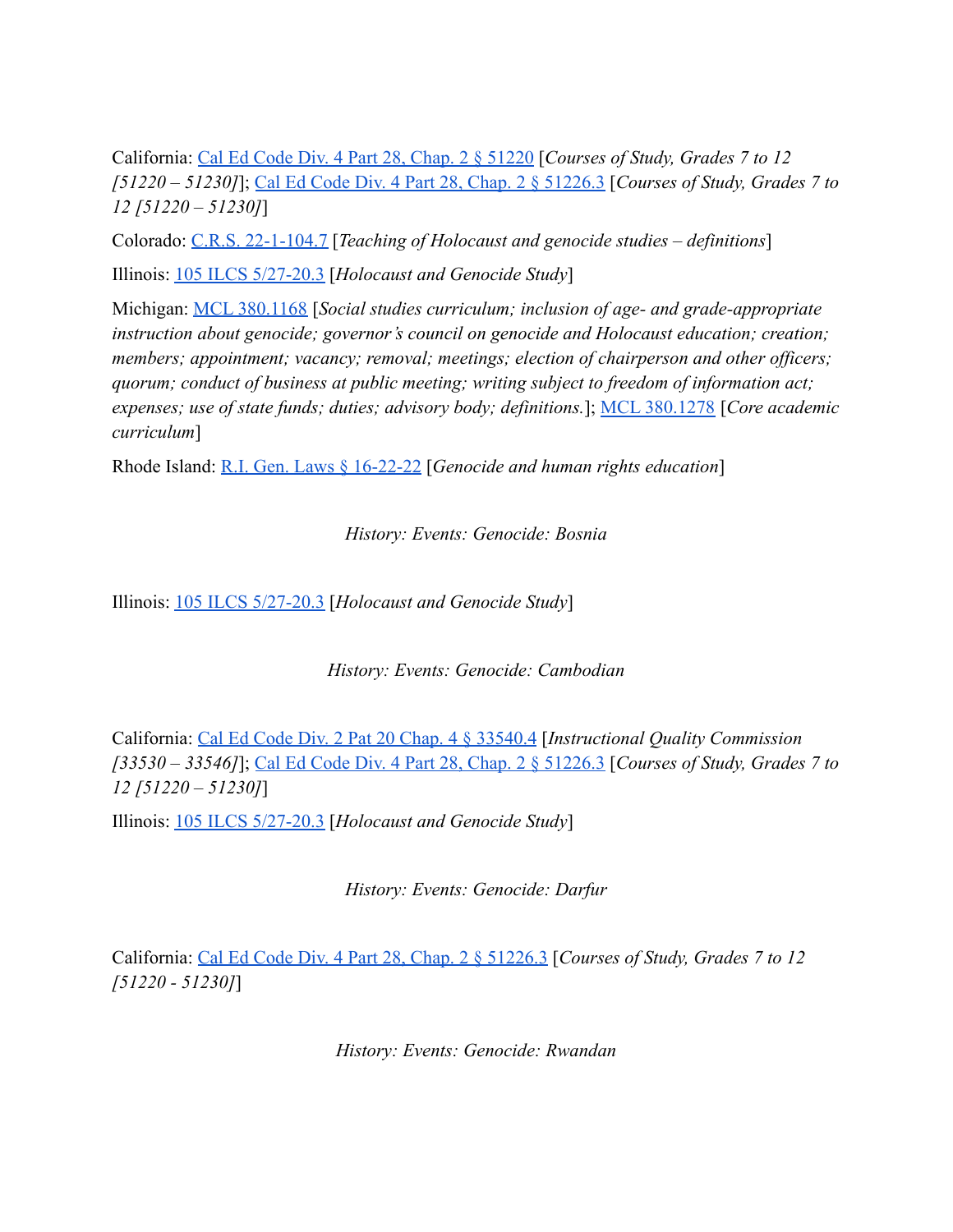California: [Cal Ed Code Div. 4 Part 28, Chap. 2 § 51226.3](https://leginfo.legislature.ca.gov/faces/codes_displaySection.xhtml?lawCode=EDC§ionNum=51226.3.) [*Courses of Study, Grades 7 to 12 [51220 – 51230]*]

Illinois: [105 ILCS 5/27-20.3](https://www.ilga.gov/legislation/ilcs/fulltext.asp?DocName=010500050K27-20.3) [*Holocaust and Genocide Study*]

Pennsylvania: [24 P.S. § 15-1554](https://codes.findlaw.com/pa/title-24-ps-education/pa-st-sect-24-15-1554.html) [*Holocaust, genocide and human rights violations instruction*]

*History: Events: Genocide: Sudan*

Illinois: [105 ILCS 5/27-20.3](https://www.ilga.gov/legislation/ilcs/fulltext.asp?DocName=010500050K27-20.3) [*Holocaust and Genocide Study*]

*History: Events: Genocide: Ukraine*

Illinois: [105 ILCS 5/27-20.3](https://www.ilga.gov/legislation/ilcs/fulltext.asp?DocName=010500050K27-20.3) [*Holocaust and Genocide Study*]

*History: Events: Bracero Program*

California: [Cal Ed Code Div. 4 Part 28, Chap. 2 §](https://leginfo.legislature.ca.gov/faces/codes_displaySection.xhtml?lawCode=EDC§ionNum=51221.3.) 51221.3 [*Courses of Study, Grades 7 to 12 [51220 – 51230]*]

# *History: Events: Irish Famine*

California: [Cal Ed Code Div. 4 Part 28, Chap. 2 §](https://leginfo.legislature.ca.gov/faces/codes_displaySection.xhtml?lawCode=EDC§ionNum=51226.3.) 51226.3 [*Courses of Study, Grades 7 to 12 [51220 - 51230]*]

Connecticut: [CT Gen Stat § 10-16b](https://www.lawserver.com/law/state/connecticut/ct-laws/connecticut_statutes_10-16b) [*Prescribed courses of study*]

Illinois: [105 ILCS 5/27-20.6](https://ilga.gov/legislation/ilcs/documents/010500050K27-20.6.htm) [*"Irish Famine" study*]

New York: [NY CLS Title 1, Article 17, § 801](https://www.nysenate.gov/legislation/laws/EDN/801) [*Courses of instruction in patriotism and citizenship and in certain historic documents*]

Rhode Island: [R.I. Gen. Laws § 16-22-22](http://webserver.rilegislature.gov/Statutes/TITLE16/16-22/16-22-22.HTM) [*Genocide and human rights education*]

*History: Events: Mexican Deportation*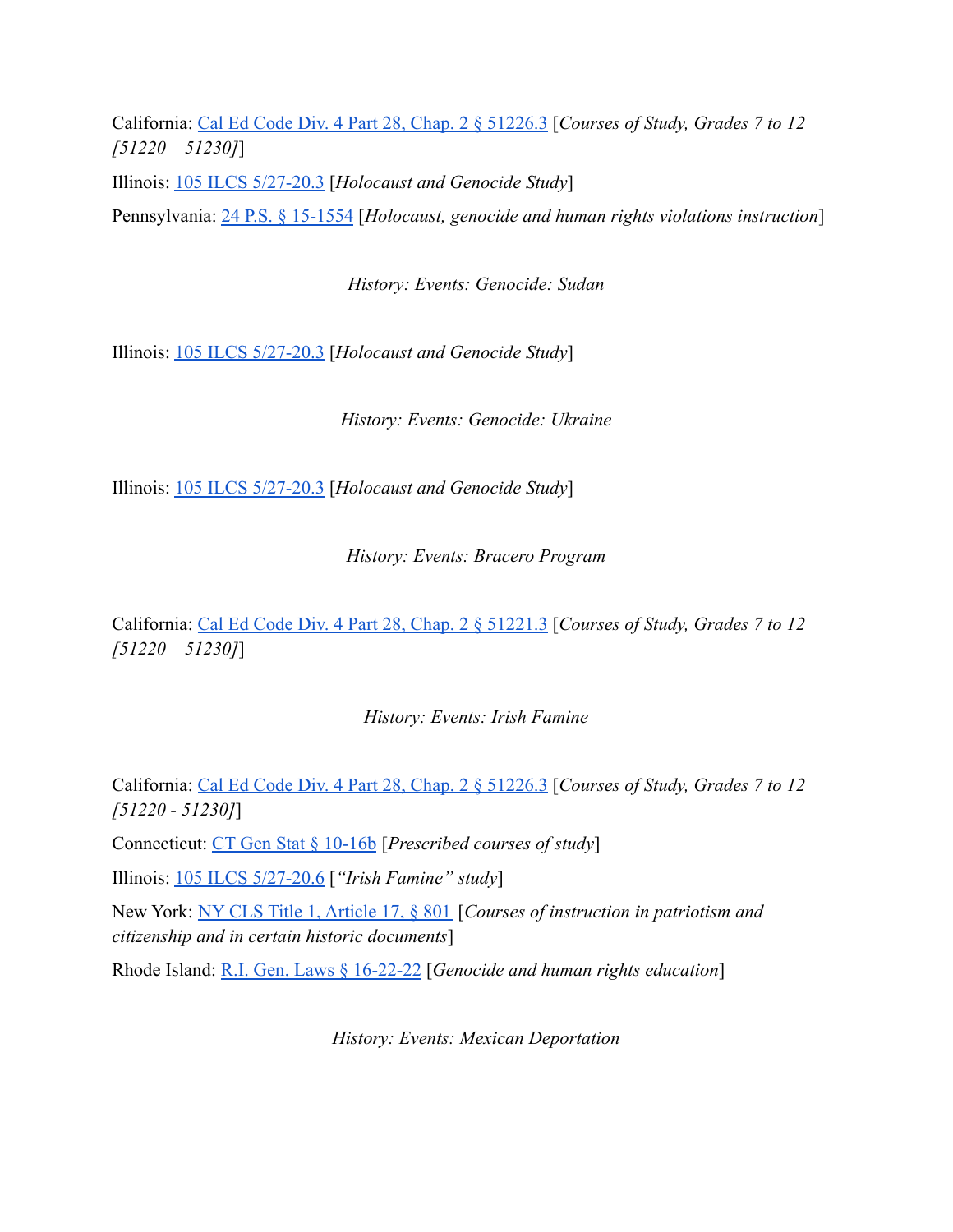California: [Cal Ed Code Div. 4 Part 28, Chap. 2 § 51226.3](https://leginfo.legislature.ca.gov/faces/codes_displaySection.xhtml?lawCode=EDC§ionNum=51226.3.) [*Courses of Study, Grades 7 to 12 [51220 – 51230]*] Illinois: [105 ILCS 5/27-21](https://www.ilga.gov/legislation/ilcs/fulltext.asp?DocName=010500050K27-21) [*History of United States*]

*History: Events: Mussolini Fascist Regime*

Rhode Island: [R.I. Gen. Laws § 16-22-22](http://webserver.rilegislature.gov/Statutes/TITLE16/16-22/16-22-22.HTM) [*Genocide and human rights education*]

*History: Events: Oklahoma City Bombing*

Oklahoma: [Okla. Stat. tit. 70, § 11-103.6i](https://casetext.com/statute/oklahoma-statutes/title-70-schools/70-11-1036i-state-board-of-education-adoption-of-oklahoma-city-bombing-to-curriculum) [*Adoption of Oklahoma City bombing to curriculum*]

*History: Events: Vietnam War*

California: [Cal Ed Code Div. 2 Part 20 Chap. 4 § 33540.2](https://leginfo.legislature.ca.gov/faces/codes_displaySection.xhtml?lawCode=EDC§ionNum=33540.2.) [*Instructional Quality Commission [33530 – 33546]*]; [Cal Ed Code Div. 4 Part 28, Chap.](https://leginfo.legislature.ca.gov/faces/codes_displaySection.xhtml?lawCode=EDC§ionNum=51221.4.) 2 § 51221.4 [*Courses of Study, Grades 7 to 12 [51220 – 51230]*]

*History: Events: World War II*

California: [Cal Ed Code Div. 4 Part 28, Chap. 2 §](https://leginfo.legislature.ca.gov/faces/codes_displaySection.xhtml?lawCode=EDC§ionNum=51221.3.) 51221.3 [*Courses of Study, Grades 7 to 12 [51220 - 51230]*]

# **Methods: Content Standards**

*History: Method: Oral*

California: [Cal Ed Code Div. 2 Part 20 Chap. 4 § 33540.2](https://leginfo.legislature.ca.gov/faces/codes_displaySection.xhtml?lawCode=EDC§ionNum=33540.2.) [*Instructional Quality Commission [33530 - 33546]*]; [Cal Ed Code Div. 4 Part 28, Chap.](https://leginfo.legislature.ca.gov/faces/codes_displaySection.xhtml?lawCode=EDC§ionNum=51221.3.) 2 § 51221.3 [*Courses of Study, Grades 7 to*